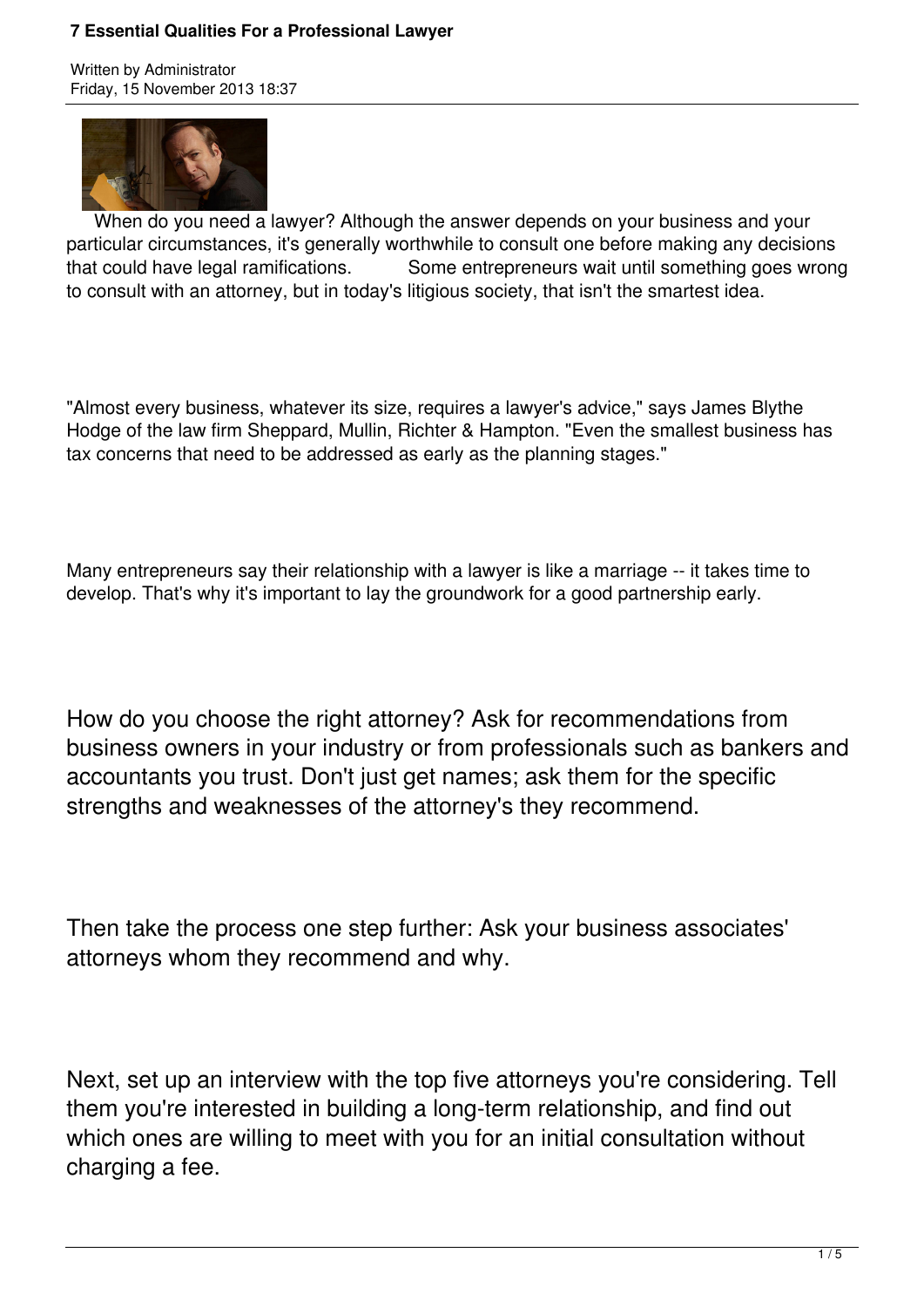Written by Administrator Friday, 15 November 2013 18:37

At this initial conference, be ready to describe your business and its legal needs. Take note of what the attorney says and does, and look for the following qualities:

## **Experience.**

Although it's not essential to find an expert in your particular field, it makes sense to look for someone who specializes in small-business problems as opposed to, say maritime law. "Find someone who understands the different business structures and their tax implications," says Hodge.

## **Understanding.**

Be sure the attorney is willing to learn about your business's goals. Sure, you're a startup today, but does the lawyer understand where you want to be tomorrow and share your vision for the future?

### **Ability to communicate.**

If the lawyer speaks in legalese and doesn't bother to explain the terms he or she uses, you should look for someone else.

### **Availability**

. Will the attorney be available for conferences at your convenience, not his or hers? How quickly can you expect emergency phone calls to be returned?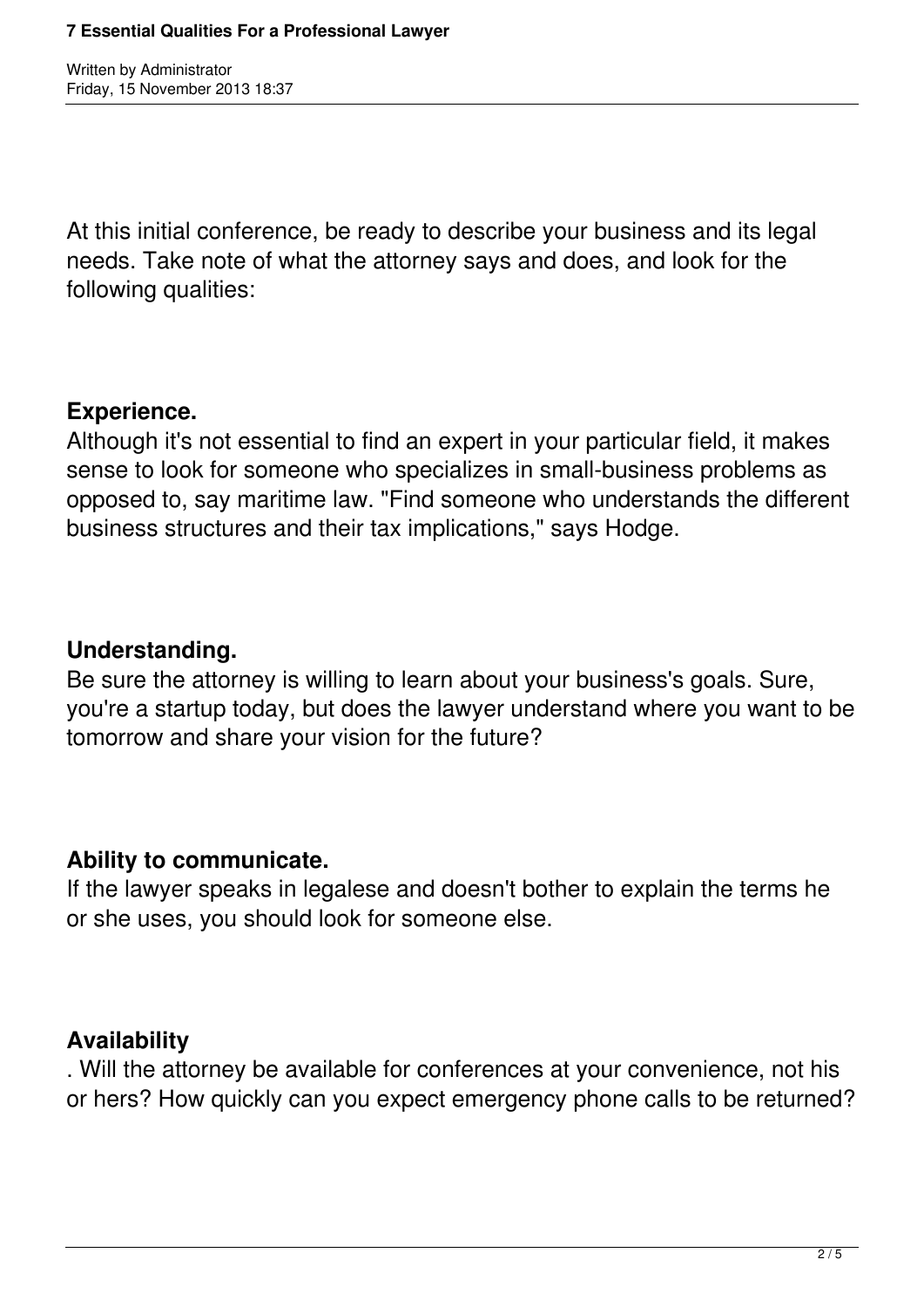Written by Administrator Friday, 15 November 2013 18:37

## **Rapport.**

Is this someone you can get along with? Good chemistry will ensure a better relationship and more positive results for your business.

# **References.**

Don't be afraid to ask for references. Ask what types of businesses or cases the attorney has worked with in the past. Get a list of clients or other attorneys you can contact to discuss competence, service and fees.

# **Reasonable fees.**

Attorneys charge anywhere from \$50 to \$1,000 or more per hour, depending on the location, size and prestige of the firm as well as the lawyer's reputation and experience. Shop around to get quotes from several firms before making a decision.

However, beware of comparing one attorney with another on the basis of fees alone. The lowest hourly fees may not indicate the best value in legal work because an inexperienced attorney may take twice as long to complete a project as an experienced one will.

While there's no denying that lawyers are expensive, the good news is, there are more ways than ever to keep a lid on costs.

Start by learning about the various ways lawyers bill their time. Most attorneys bill by the hour. Some attorneys suggest a flat fee for certain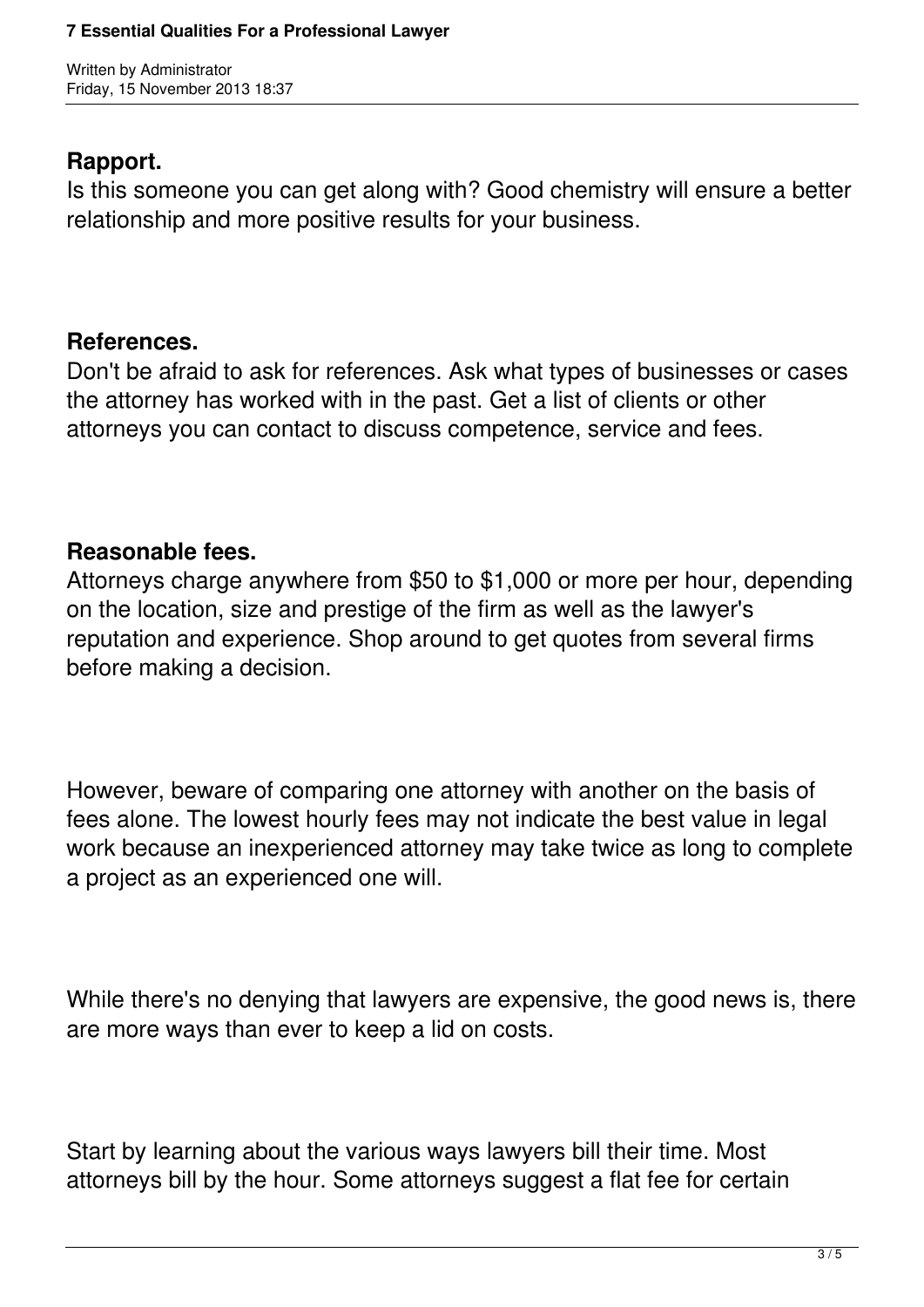#### **7 Essential Qualities For a Professional Lawyer**

Written by Administrator Friday, 15 November 2013 18:37

routine matters, such as reviewing a contract or closing a loan.

If you think one method will work better for you than another, don't hesitate to bring it up with the attorney; many will offer flexible arrangements to meet your needs.

Have the attorney estimate the cost of each matter in writing, so you can decide whether it's worth pursuing. Learn what increments of time the firm uses to calculate a bill. Request monthly, itemized bills. See if you can negotiate prompt-payment discounts.

Before you meet with or call your lawyer, have the necessary documents with you and know exactly what you want to discuss.

Meet with your lawyer regularly. At first glance, this may not seem like a good way to keep costs down, but you will be amazed at how much it reduces the endless rounds of phone tag that plague busy entrepreneurs and lawyers. More important, a monthly five- or 10-minute meeting (even by phone) can save you substantial time by nipping small legal problems in the bud before they even get a chance to grow.

How can you tell if your attorney is doing a good job for you? The quickest measure is how many legal difficulties you're having. Lawyers should be fending off legal problems. A good attorney identifies potential problems in advance.